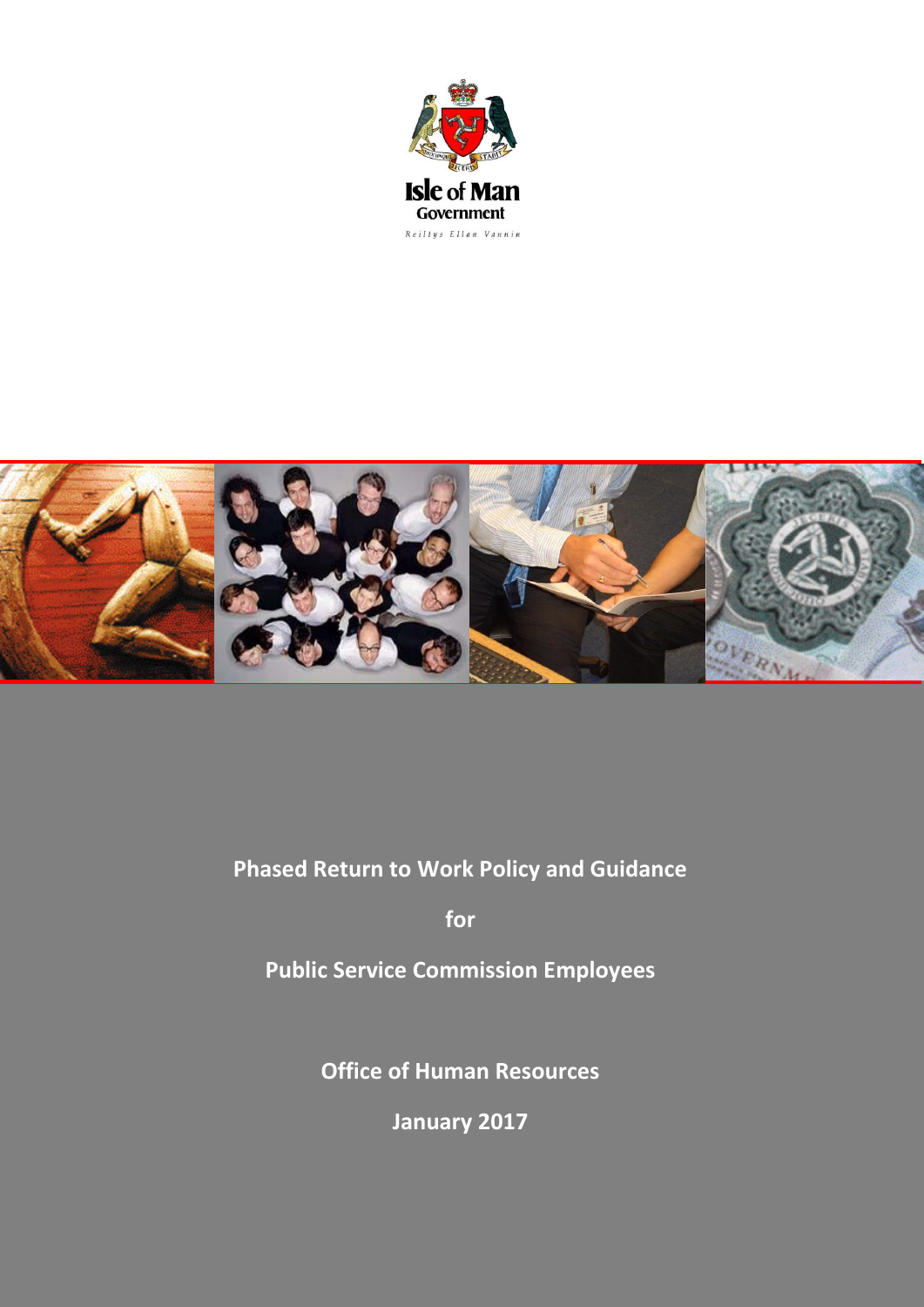# **CONTENTS**

# [POLICY](#page-2-0)

| 1.              |                                                                                                                                                     |  |  |  |  |
|-----------------|-----------------------------------------------------------------------------------------------------------------------------------------------------|--|--|--|--|
| 2.              |                                                                                                                                                     |  |  |  |  |
| 3.              |                                                                                                                                                     |  |  |  |  |
| 4.              |                                                                                                                                                     |  |  |  |  |
| 5.              |                                                                                                                                                     |  |  |  |  |
| 6.              |                                                                                                                                                     |  |  |  |  |
| 7.              |                                                                                                                                                     |  |  |  |  |
| <b>GUIDANCE</b> | and the control of the control of the control of the control of the control of the control of the control of the                                    |  |  |  |  |
| 1.              |                                                                                                                                                     |  |  |  |  |
| 2.              |                                                                                                                                                     |  |  |  |  |
| 3.              | Deciding whether a Phased Return to Work Programme is appropriate -                                                                                 |  |  |  |  |
| 4.              |                                                                                                                                                     |  |  |  |  |
| 5.              | How will non-attendance associated with a Phased Return to Work                                                                                     |  |  |  |  |
| 6.              | What impact will a Phased Return to Work have on the employee's pay?10                                                                              |  |  |  |  |
| 7.              | What happens if the employee experiences difficulties in following their                                                                            |  |  |  |  |
| 8.              | What will happen if the employee is not fit to return to full working hours<br>and/or duties after the agreed period (not exceeding 6 weeks) of the |  |  |  |  |
| 9.              |                                                                                                                                                     |  |  |  |  |
| 10.             |                                                                                                                                                     |  |  |  |  |
| Annex A         |                                                                                                                                                     |  |  |  |  |
| Annex B         | Flowchart to illustrate Phased Return to Work Procedure 15                                                                                          |  |  |  |  |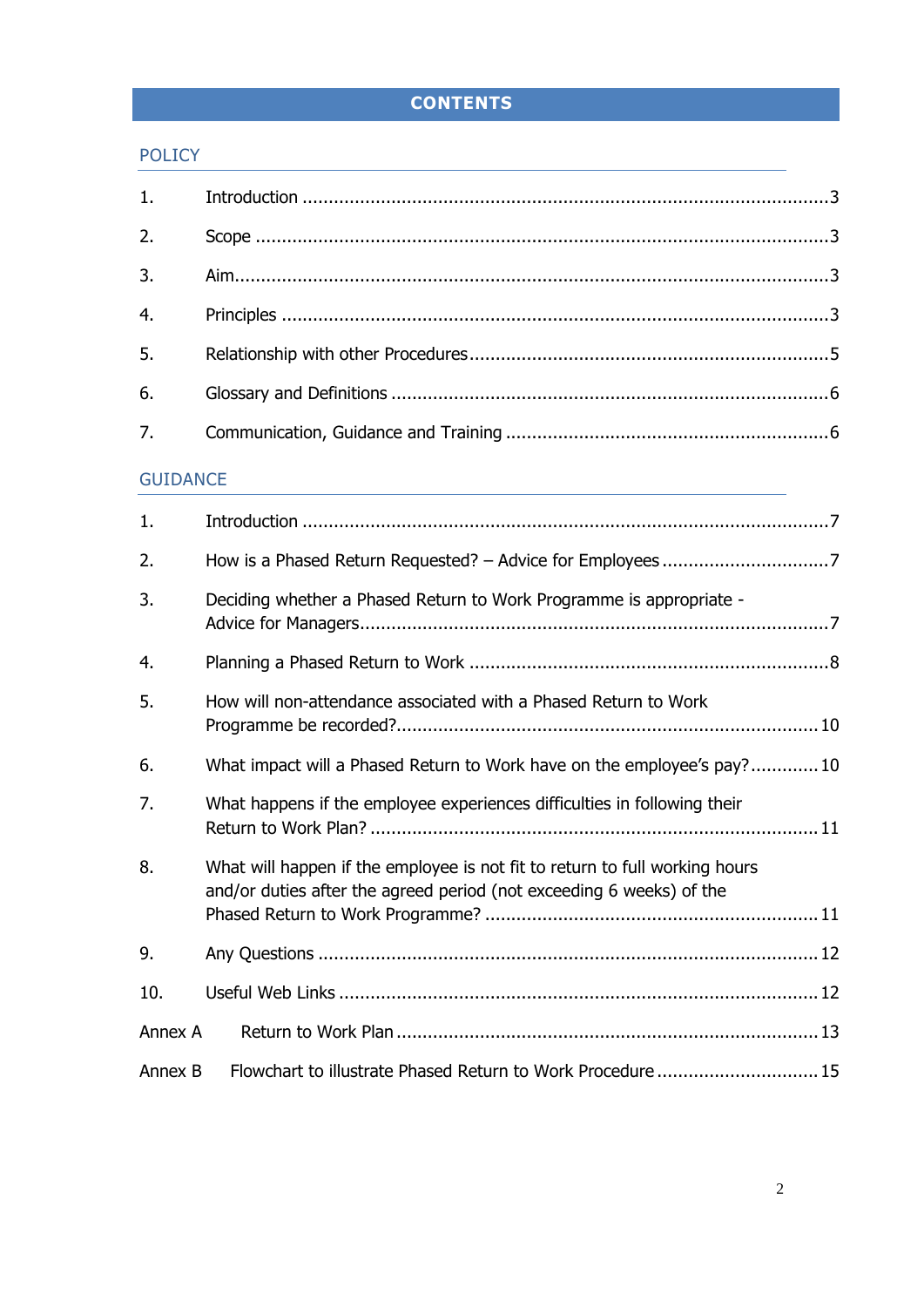# <span id="page-2-0"></span>**POLICY**

# <span id="page-2-1"></span>1. INTRODUCTION

A phased return to work is a supportive arrangement whereby an employee who has been absent from work following a period of long term sickness absence $^1$  returns to their full duties gradually over a defined time period not exceeding 6 weeks duration. Whilst a phased return may not be needed in all cases, in some circumstances it can provide a valuable period of readjustment, assisting the employee to get back into their work duties and routine whilst maintaining their recovery.

#### <span id="page-2-2"></span>2. SCOPE

This Phased Return to Work Policy applies to all Public Services Commission employees who have a permanent or limited term contract of employment and should be read in conjunction with the '[Management of Sickness Absence Policy](https://www.gov.im/lib/docs/hr/Sickness_Absence/managementofsicknessabsenceendor.pdf).' The Policy does not apply to individuals appointed on zero hours contracts.

#### <span id="page-2-3"></span>3. AIM

- i. The Public Services Commission (PSC) is committed to promoting a safe and healthy work environment for its employees.
- ii. Provided there is medical opinion in support of this course of action, a phased return to work programme starts upon an employee's return from long term sick absence and may be appropriate in assisting an employee to make the transition back to their normal full range of duties and hours of work.

# <span id="page-2-4"></span>4. PRINCIPLES

**.** 

- i. The phased return to work procedure will also apply to employees returning to work as a result of an injury/disease incurred at work. (See also **[TIA Procedure](https://www.gov.im/lib/docs/hr/iompsc/tiaprocessandprocedurefinalvers.pdf)** and 5(4) of this Policy)
- ii. Occupational Health advice should be sought if there is any doubt about the employee's fitness to resume their normal duties and hours after sick absence. Normal duties must not be commenced or resumed against Occupational Health

 $<sup>1</sup>$  Long-term absence is defined as a period of 20 or more working days continuous absence in any</sup> period of 12 months [\(Management of Sickness Absence Policy\)](https://www.gov.im/lib/docs/hr/Sickness_Absence/managementofsicknessabsenceendor.pdf)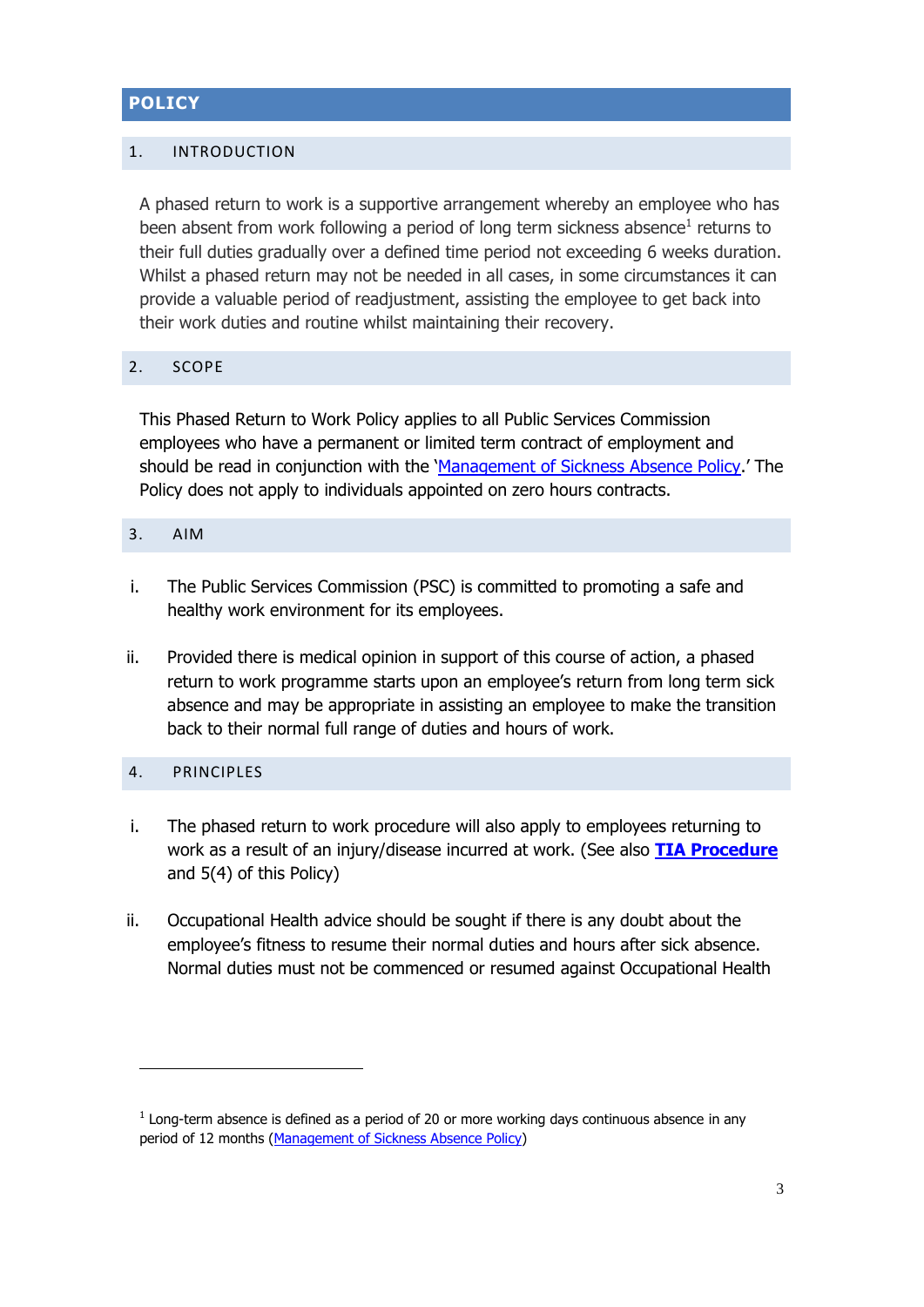advice. Where Occupational Health views conflict with views of a GP or Consultant 'precedence is given to the views of the Occupational Health practitioner'.<sup>2</sup>

- iii. When considering whether a phased return to work may be helpful, the date of commencement needs careful consideration as it is expected that the employee will be well enough to sustain their contracted hours and duties by the end of the agreed phased return to work period.
- iv. When a member of staff is returning to work from ill health or injury it is necessary to ensure consideration is given to any restrictions or limitations that may be relevant to their or others health and safety. If issues are identified consideration should be given to reasonable adjustments and revised arrangements recorded in a risk assessment. Evacuation arrangements must also be reviewed and if special arrangements are required they must be recorded in a personal emergency evacuation plan and included in the Return to Work Plan at Annex A.
- v. The operational requirements of the organisation must be taken into account when considering the feasibility of a phased return programme. Whilst reasonable adjustments to the workplace or the job or alternative duties elsewhere may be considered to achieve this aim, this cannot be guaranteed. If the suggested adjustments cannot be accommodated the employee will remain on sickness absence.
- vi. The employee can seek the involvement and support of their trade union representative, Staff Welfare or their HR Advisor throughout the phased return process and managers are encouraged to seek advice from their HR Advisor.
- vii. Where a phased return programme can be accommodated, the employee will be paid their normal contracted rate of pay<sup>3</sup>. This will apply even when the hours undertaken are less than the employee's normal contracted hours of attendance, although this will not exceed 6 weeks.
- viii. Once the employee has commenced the phased return programme they will be regarded as having returned from sick leave.
- ix. If the phased return to work programme involves an adjustment in hours, the hours should gradually increase throughout the agreed phased return period.

1

<sup>&</sup>lt;sup>2</sup>Guidance on the Fit Note: [http://www.personneltoday.com/hr/government-tells-employers-they-can](http://www.personneltoday.com/hr/government-tells-employers-they-can-overrule-gp-fit-notes/)[overrule-gp-fit-notes/](http://www.personneltoday.com/hr/government-tells-employers-they-can-overrule-gp-fit-notes/)

 $3$  Basic rate of pay and any allowances they would continue to receive whilst on full sick pay.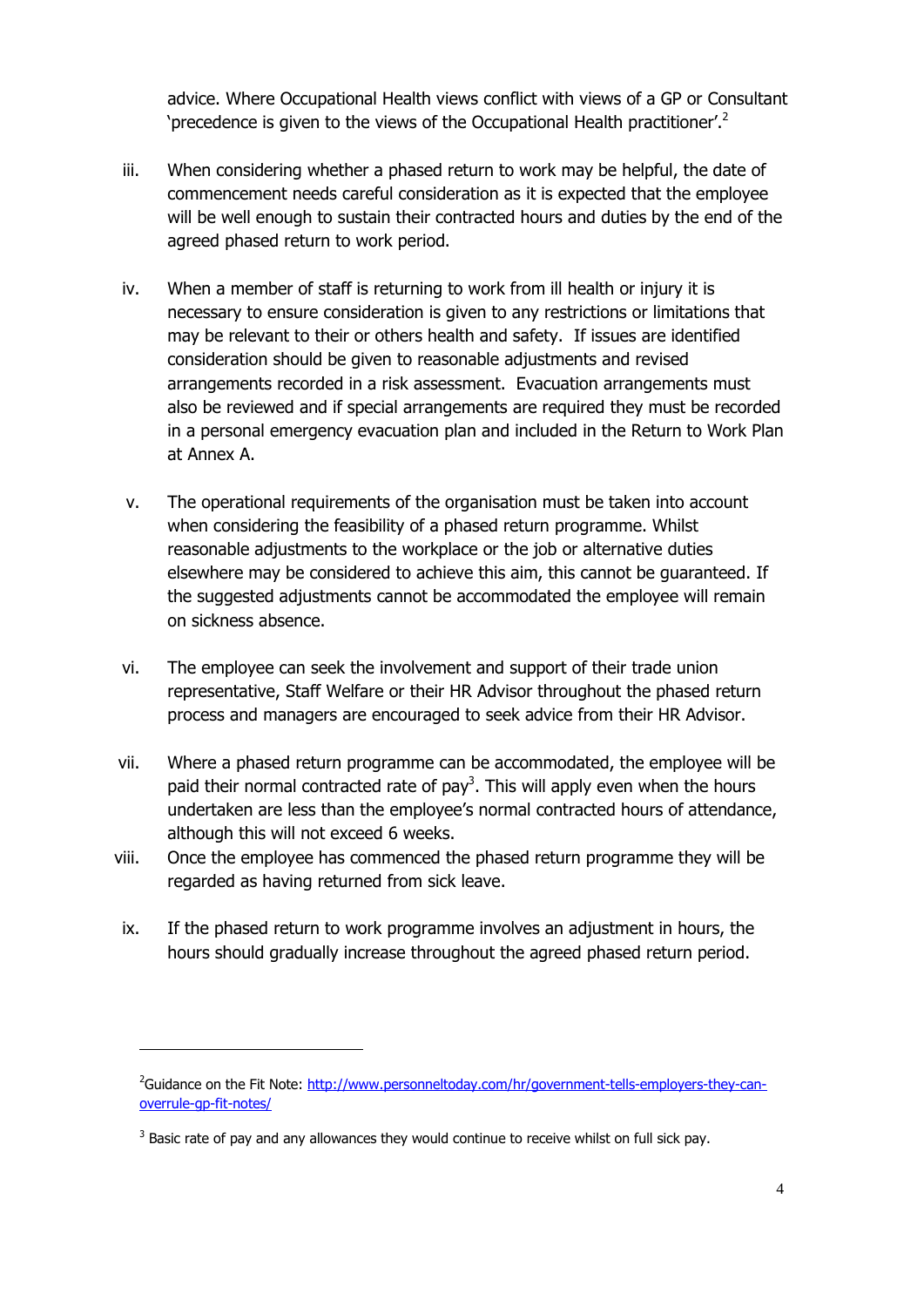- x. If, at any point during the agreed phased return to work period, the manager anticipates that the employee will not be fit to return to their full working hours and duties, they should seek advice from HR and Occupational Health. If at the end of the agreed phased return to work period the employee is not fit to return to their full hours and duties, despite measures to support their rehabilitation, and they do not wish to reduce their contractual working hours, they will be considered unfit for work and their sick leave will resume. The employee should be referred back to Occupational Health. They may utilise accrued annual leave at this time.
- xi. In the event an employee is not able to return to their full hours and duties by the end of the agreed phased return to work period, then, whilst they are on sick leave or annual leave, other options may be considered eg a formal request for Flexible Working in accordance with the employee's terms and conditions<sup>4</sup>. (See also 5(2) of this Policy and 8 in the Guidance).

HOW MANY PERIODS OF PHASED RETURNS MAY AN EMPLOYEE HAVE?

- xii. This should be assessed on a case by case basis, provided that there is a reasonable prospect of recovery and return to full working hours and duty. In the event of repeated requests for phased returns from an employee managers should seek advice from their HR Advisor.
	- 5. RELATIONSHIP WITH OTHER PROCEDURES

<span id="page-4-0"></span>Relevant Isle of Man Government Policies and Procedures will continue to apply to employees on sick or unpaid leave (e.g. PSC Grievance and Disciplinary procedures etc.)

# (1) CAPABILITY PROCEDURE

The Phased Return Policy is separate from the Capability Policy. In the event that an employee is unable to sustain a phased return, a manager may consider whether it might be appropriate to commence Capability Procedures in order to provide more structured support, e.g. to ensure that any necessary adjustments are in place. Managers are encouraged to seek advice from their HR Advisor and Occupational Health and employees may wish to seek advice and support from OHR or a work colleague or trade union representative.

**.** 

<sup>&</sup>lt;sup>4</sup> [PSC MOA Appendix 19](https://www.gov.im/lib/docs/hr/manualandcraft/ax19complete.pdf) and [PSC CS Regulations Section F](https://www.gov.im/hr/iompsc/cs_regs/section_F/flexibleworking.xml)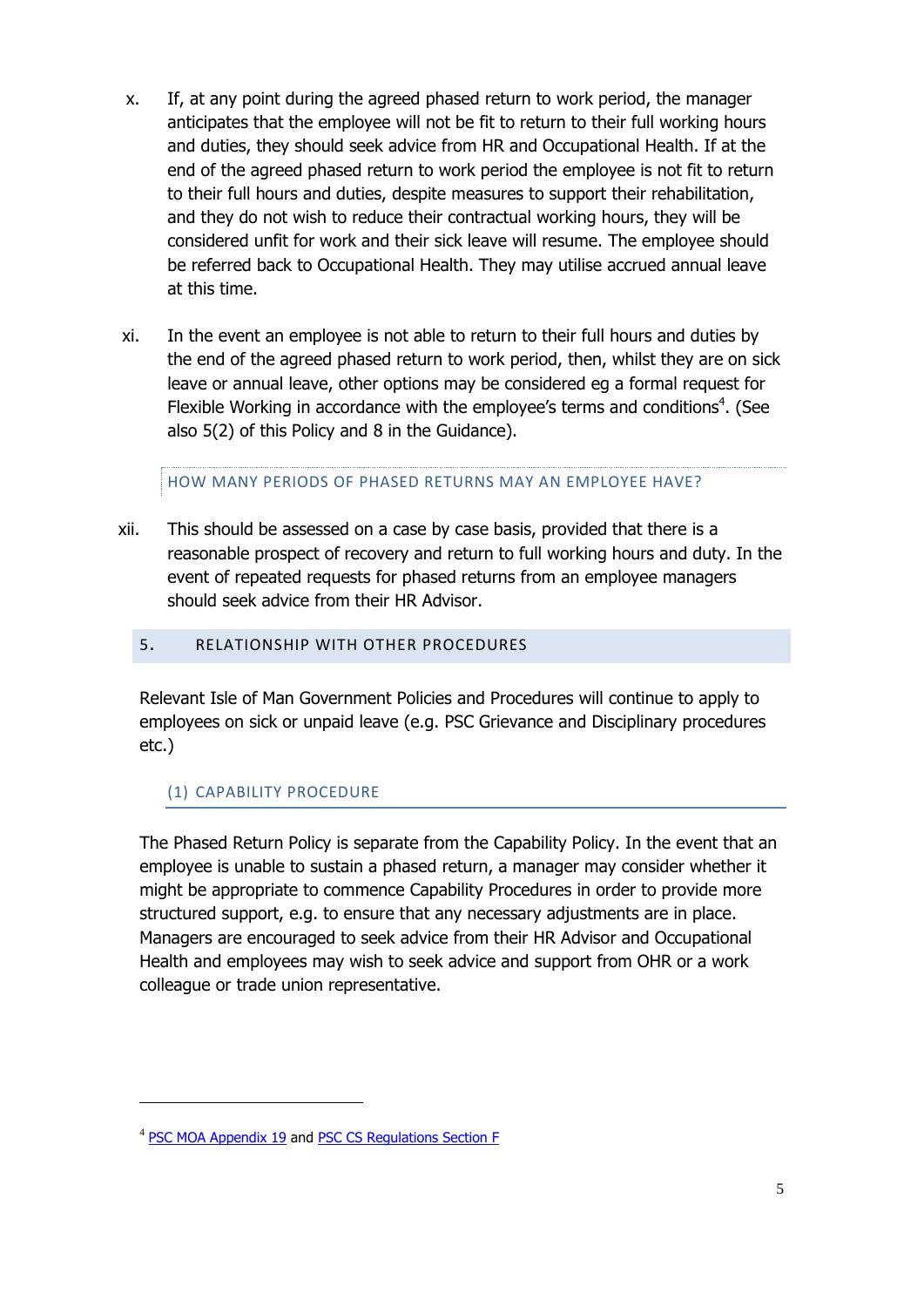#### (2) FLEXIBLE WORKING

Under the provisions of the Employment Act 2006 employees who have 26 weeks' continuous service are entitled to request flexible working. A request for flexible working would normally be made by an employee in order to care for a dependent; however requests for other reasons will be considered when submitted in accordance with provisions set out in the employee's terms and conditions.

#### (3) MANAGEMENT OF SICKNESS ABSENCE POLICY AND GUIDANCE

Employees of the Isle of Man Government have a responsibility to attend work in accordance with their terms and conditions of employment. This Policy and Guidance seeks to provide robust arrangements for the management of attendance which are fair, equal and consistently applied across the Public Service.

(4) TEMPORARY INJURY ALLOWANCE (TIA)

Employees on authorised absence with reduced pay or no pay because of an injury or disease wholly or mainly attributable to their employment may apply for Temporary Injury Allowance (TIA) in accordance with their terms and conditions.

#### <span id="page-5-0"></span>6. GLOSSARY AND DEFINITIONS

**Long-term absence** is defined as a period of 20 or more working days continuous absence in any period of 12 months.

**Medical Opinion** is defined as the opinion of GP, Consultant or Occupational Health Advisor

**Medical Practitioner** – GP, Consultant or Occupational Health Advisor

#### <span id="page-5-1"></span>7. COMMUNICATION, GUIDANCE AND TRAINING

This Policy will be communicated to all PSC employers and employees and will be available on the OHR website. Guidance for managers and employees is included in this document.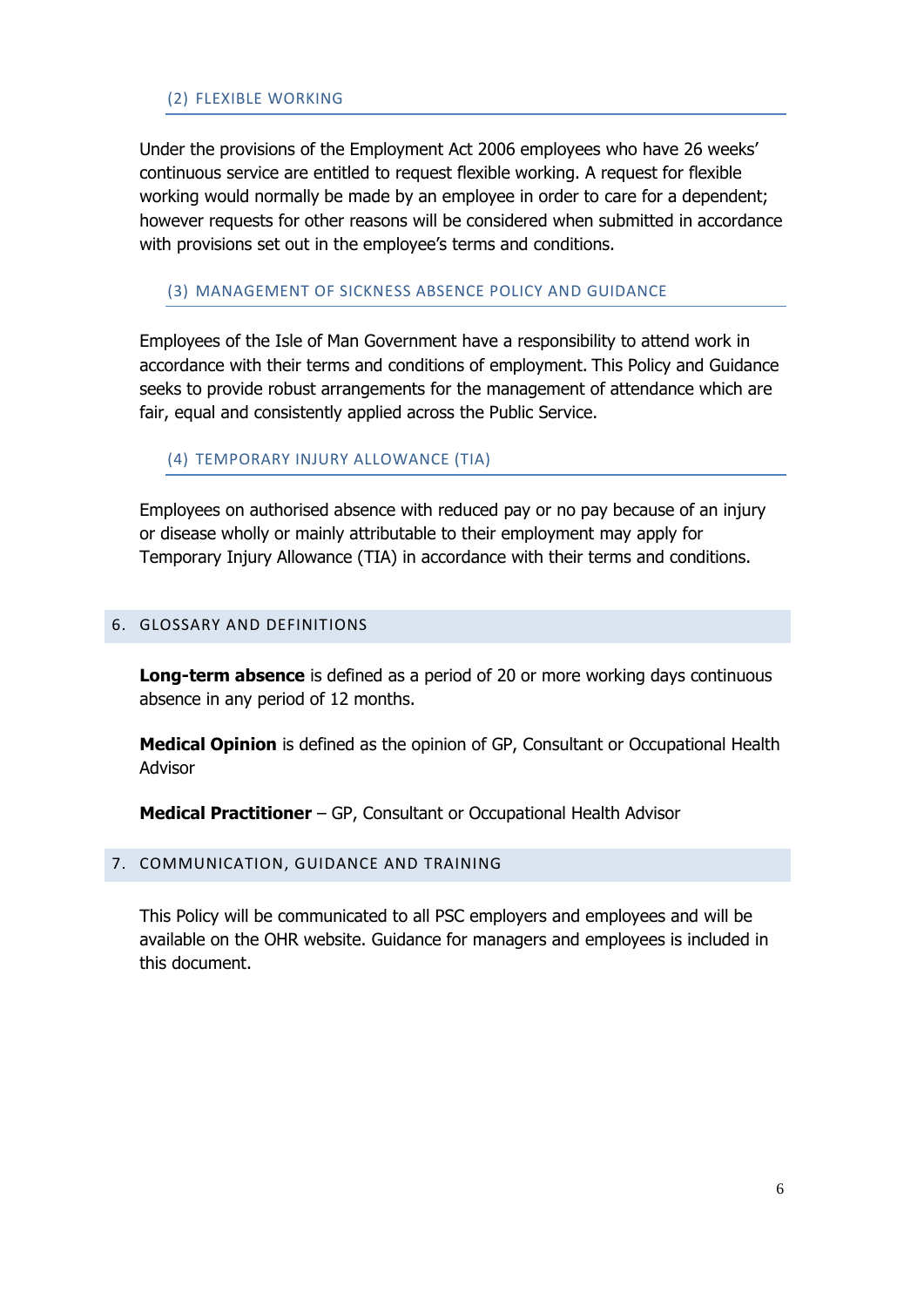# <span id="page-6-1"></span><span id="page-6-0"></span>**GUIDANCE**

### 1. INTRODUCTION

1

This Guidance sets out the broad parameters within which a phased return programme is to be supported and managed. It should be read in conjunction with the Phased Return to Work Policy for PSC employees and the Management of Sickness Absence Policy and [Procedure.](https://www.gov.im/lib/docs/hr/Sickness_Absence/managementofsicknessabsenceendor.pdf)

The phased return is time-limited for a period not exceeding 6 weeks duration, with attendance and targets agreed for each week of the phased return period. The agreed arrangements will be detailed in a [Return to Work Plan.](#page-12-0) It is expected that the employee will be back at work undertaking their full contracted duties and hours at the end of the phased return period.

#### <span id="page-6-2"></span>2. HOW IS A PHASED RETURN REQUESTED? – ADVICE FOR EMPLOYEES

- i. A medical recommendation that a phased return to work would be helpful can either come from Occupational Health or via a Sick Note from a GP which indicates that the employee "may be fit for work", subject to certain recommendations.
- ii. An employee can also request/ agree a potential phased return to work programme with their manager and then visit their medical practitioner in advance of their Sick Note's expiry, to check that they are fit to return to work to undertake the proposed phased return to work programme. Their medical practitioner will then need to confirm the fitness to return to work as per i. above to undertake this programme and can also provide general details of the functional effect of the employee's condition.
- <span id="page-6-3"></span>iii. Subject to the employee's consent, Occupational Health routinely copies their Occupational Health reports to their GP.
	- 3. DECIDING WHETHER A PHASED RETURN TO WORK PROGRAMME IS APPROPRIATE - ADVICE FOR MANAGERS
- i. It is recognised that the circumstances of each case of long-term absence<sup>5</sup> will differ and managers should deal with phased return to work arrangements in a sensitive and flexible manner, on a case by case basis.

 $<sup>5</sup>$  Long term absence is defined as a period of 20 or more working days continuous absence in any 12</sup> months.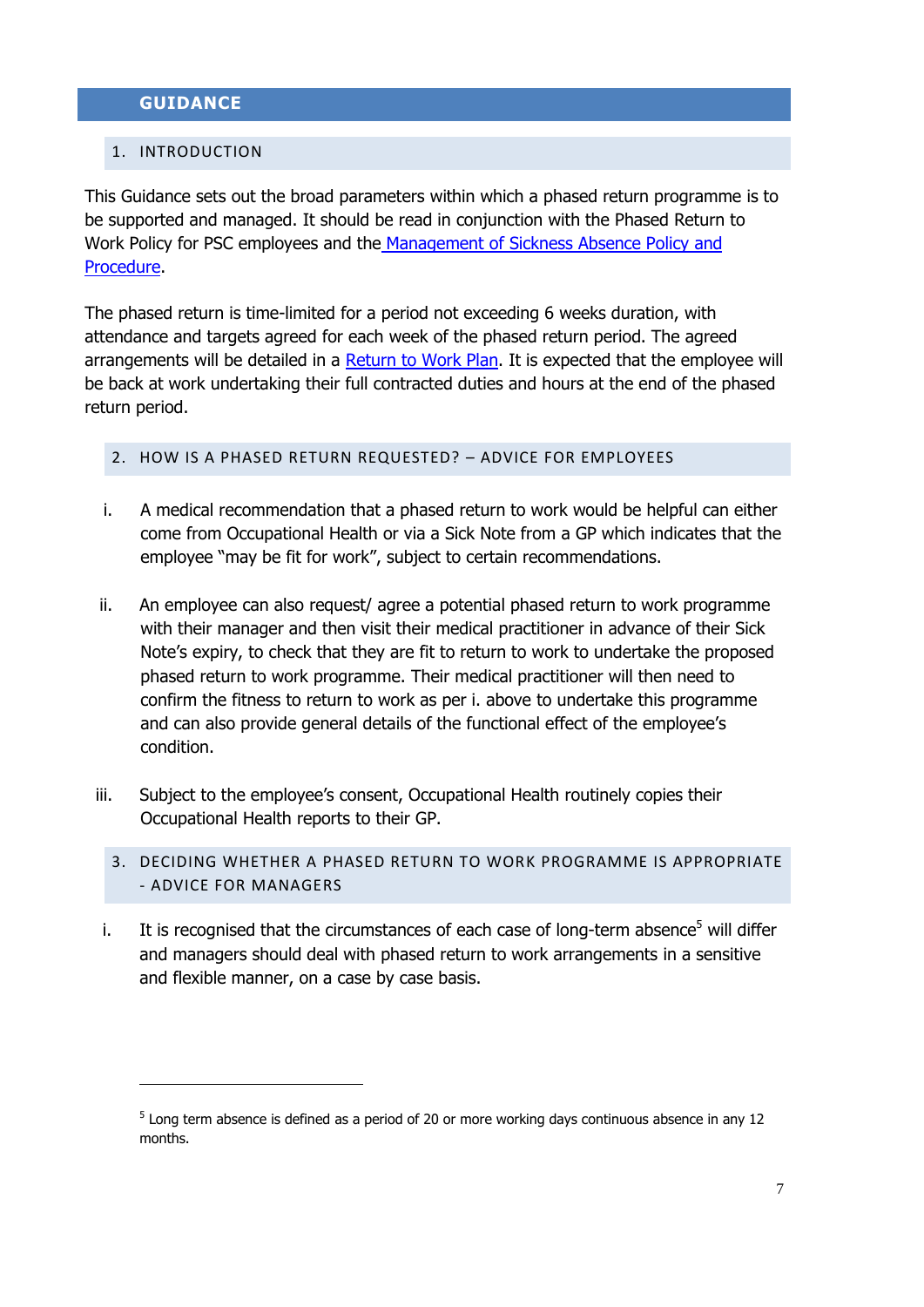- ii. A phased return to work programme may be considered where this would assist the transition back to work immediately following a period of long term absence. The manager will make the decision on whether or not a phased return is appropriate. This will depend upon:
	- a) Whether the employee has been absent long term;
	- b) Whether the employee would be able to sustain their contracted hours and duties at the end of the phased return to work period not exceeding 6 weeks;
	- c) A medical practitioner's assessment, including any recommendations for modifications to duties and/or hours during the proposed phased return period;
	- d) The health and safety implications for the individual and others.
	- e) Any other relevant factors
- iii. Consideration will be given to the suitability of implementing any such recommendations which, for example, may relate to temporary adjustments /accommodation to the employee's working conditions.
- iv. Managers should also consider the potential implications of any phased return (e.g. suitable duties, necessary cover, difficulty in sourcing supply/backfill for a post for a part-day etc) and how this may be managed with regard to:
	- a) Work colleagues;
	- b) Service users;

1

- c) Business needs of the organisation.
- v. Whilst reasonable efforts will be made to try to accommodate a phased return to work, in the event a phased return to work cannot be accommodated, this should be explained to the employee and the employee will remain on sick leave.
- vi. If an employee's request for a phased return to work cannot be accommodated, they may consider requesting 'Flexible Working<sup> $6$ </sup> or a voluntary downgrade if this option is available in their terms and conditions and if it can be accommodated.

# <span id="page-7-0"></span>4. PLANNING A PHASED RETURN TO WORK

i. The return to work programme should be planned with reference to this Policy and Guidance and the specific advice or recommendations from the medical health practitioner.

 $6$  A formal request for 'Flexible Working' may be made in accordance with the employee's terms and conditions: [PSC MOA 2016](https://www.gov.im/lib/docs/hr/manualandcraft/ax19complete.pdf) – Appendix 19 and [PSC CS Regulations Section F](https://www.gov.im/hr/iompsc/cs_regs/section_F/flexibleworking.xml)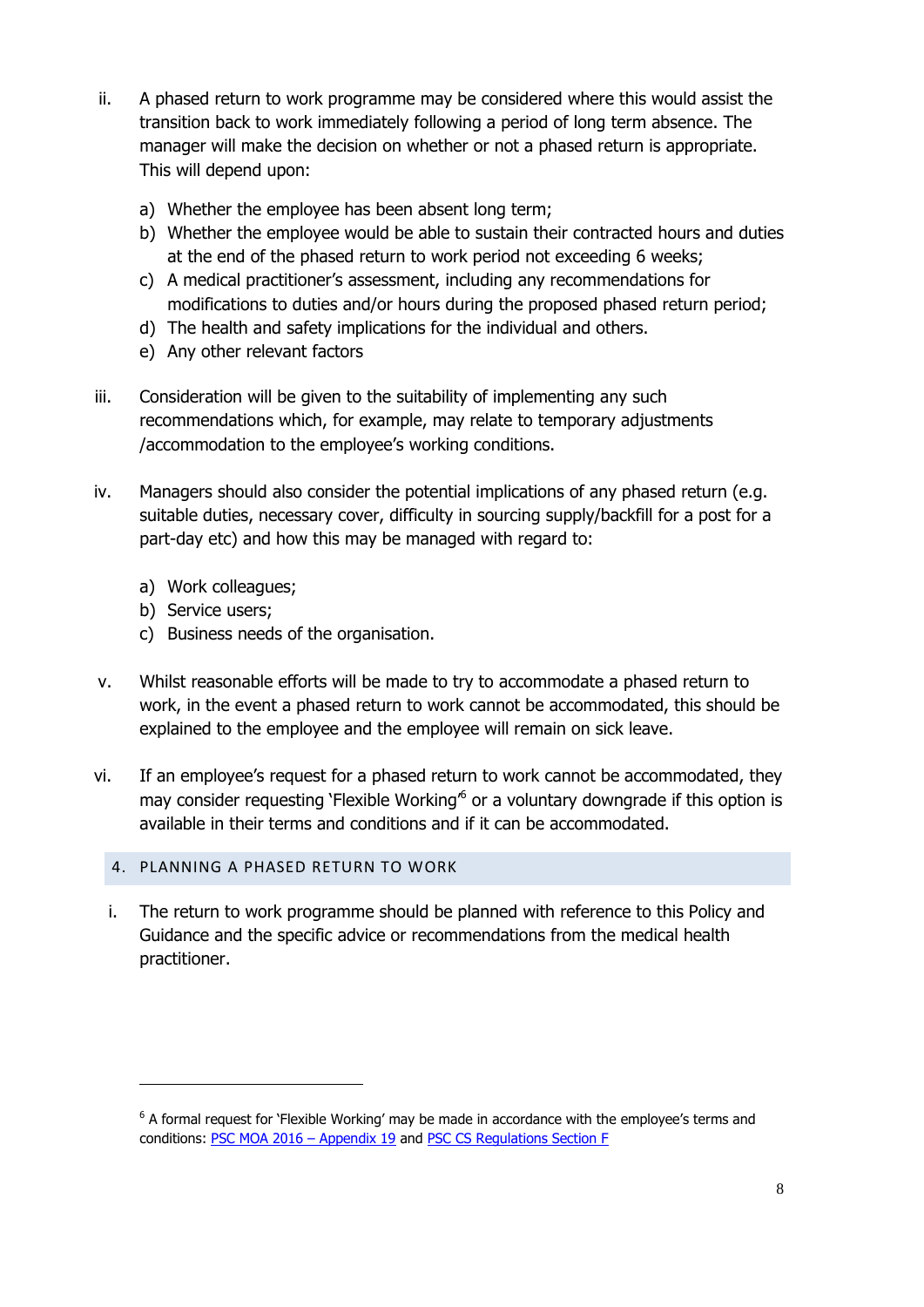- ii. It is anticipated that the employee will be capable of initially working for a minimum of 12 to 16 hours per week and then gradually to build up to normal working hours and duties within a period not exceeding 6 weeks duration.
- iii. Prior to the employee's return to work the manager will normally arrange to meet with them to discuss any proposed arrangements to assist their return to work and, if relevant, the Occupational Health Report.
- iv. The employee may ask for a work colleague or their trade union representative/ Staff Welfare Officer to be present at the meeting and an HR Advisor may attend if requested.
- v. Employees are expected to co-operate in the implementation of a phased return.
- vi. To ensure a successful outcome, all elements of an agreed phased return to work programme require prior assessment and appropriate planning. Taking into account any recommendations from medical practitioner/s, the employee and their manager will work together to establish a plan which supports the employee's full recovery and return to their normal duties and hours on a sustainable basis.
- vii. The Return to Work plan will include the start and the proposed end date of the employee's phased return to work programme; it may also include:
	- a) the employee's attendance pattern (their hours of work should increase incrementally over the period of the phased return to work programme);
	- b) the arrangements for managing non-attendance associated with the employee's return to work programme; (See Guidance No 5)
	- c) the duties the employee will undertake during their return to work programme;
	- d) any reasonable adjustments and/or additional support which can be provided to assist the employee's rehabilitation, for example, the allocation of a 'buddy' within their workplace to help them re-familiarise themselves with their working environment and practices, adjustments identified via a risk assessment (See Policy No 4. iv.);
	- e) the date for a formal mid-point review of their return to work arrangements.

The manager and employee may wish to agree the pattern of the phased return on a week by week basis to assess progress and capability as time goes on. (See Annex A)

- viii. Any arrangements agreed will take account of both the employee's personal health needs and the needs of the organisation.
- ix. The following process may apply on the first day of the employee's return to work: a) The manager will have a 'Return to Work' discussion with the employee. (See also 4.4.3 – 4.4.8 of the [Management of Sickness Absence Policy\)](https://www.gov.im/lib/docs/hr/Sickness_Absence/managementofsicknessabsenceendor.pdf)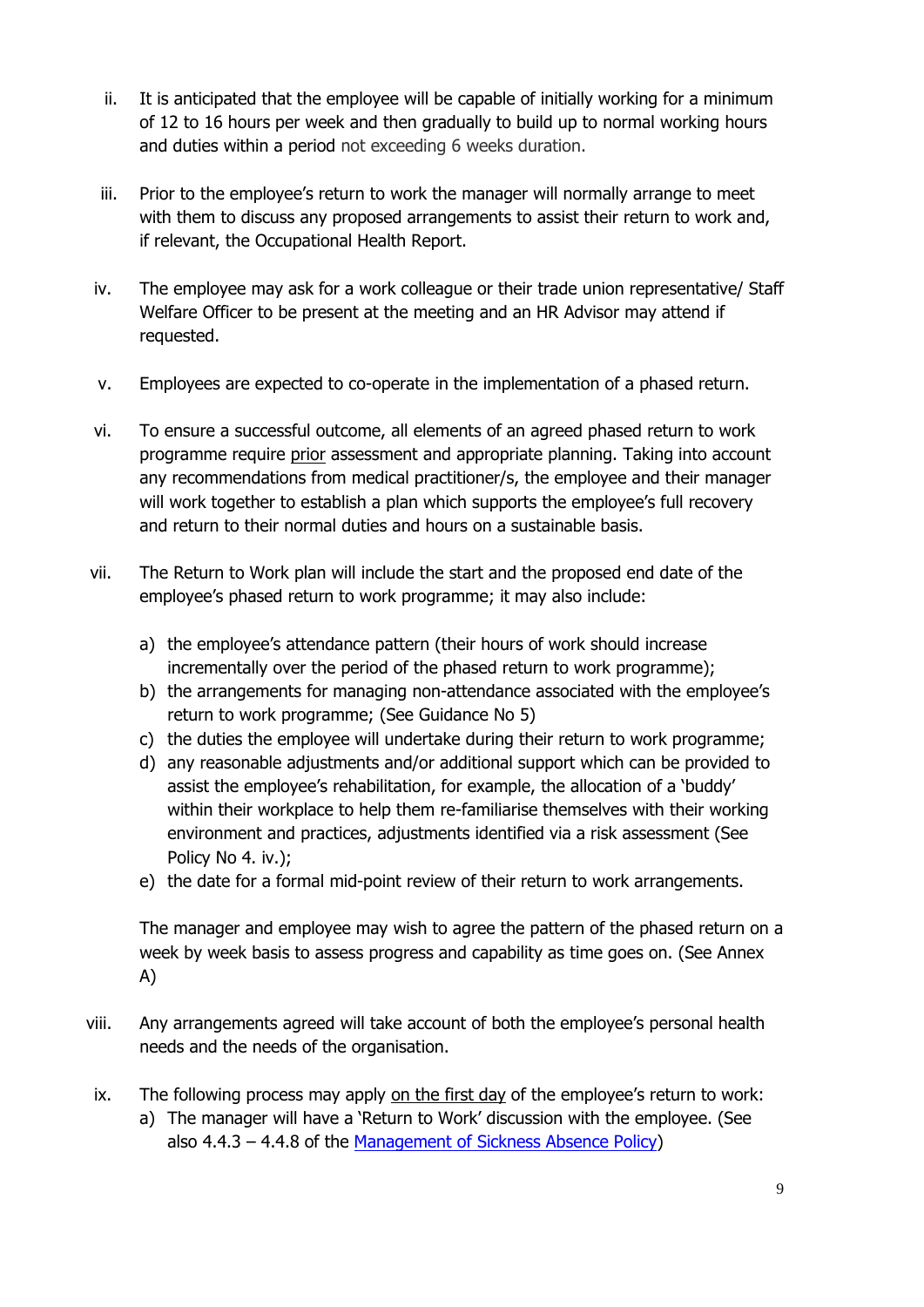- b) The manager will again confirm the details of the [Return to Work Plan](#page-12-0) with the employee. If this has not already been done, the manager and the employee should sign the Return to Work Plan to confirm their commitment to the arrangements, retaining a copy for future reference. The manager will forward a copy of page 1 to the OHR Absence Administration Team to enable the phased return to be logged.
- x. Upon conclusion of the phased return period the manager will complete the final section of the Return to Work Plan (Annex A) to record the date of the employee's successful return to full duties and hours or their reversion to sick leave. A copy of this page should be emailed to the OHR Absence Administration Team so that the phased return may be closed.

# <span id="page-9-0"></span>5. HOW WILL NON-ATTENDANCE ASSOCIATED WITH A PHASED RETURN TO WORK PROGRAMME BE RECORDED?

- i. Days (or part days) of planned non-attendance for which the employee is eligible to receive full contractual salary in relation to their phased return to work will be recorded as 'Phased return' in the Oracle credit column of the employee's monthly time record via the 'Return to Work Plan' at Annex A.
- ii. If the employee is absent due to illness during their phased return to work, when they were expected to be at work undertaking their phased return to work programme, they will be classified as being on sick leave and sick pay will apply.
- iii. The manager will need to open a new sickness absence for the employee and to inform the Absence team that the phased return has been interrupted. Upon the employee's return to work the sickness absence should be closed in the usual fashion and the phased return re-opened. The end date of the phased return may be adjusted, but should not exceed 6 weeks from the original start date of the phased return.

# <span id="page-9-1"></span>6. WHAT IMPACT WILL A PHASED RETURN TO WORK HAVE ON THE EMPLOYEE'S PAY?

i. If a phased return to work programme can be accommodated, Sick Notes are not required as the employee will no longer be classified as being on sick leave and sick pay will not apply.

During the phased return the employee will be paid at the rate they would have received had they been on full sick pay<sup>7</sup>. They will be paid at this rate both during

**.** 

 $<sup>7</sup>$  basic rate of pay and any allowances they would continue to receive whilst on full sick pay.</sup>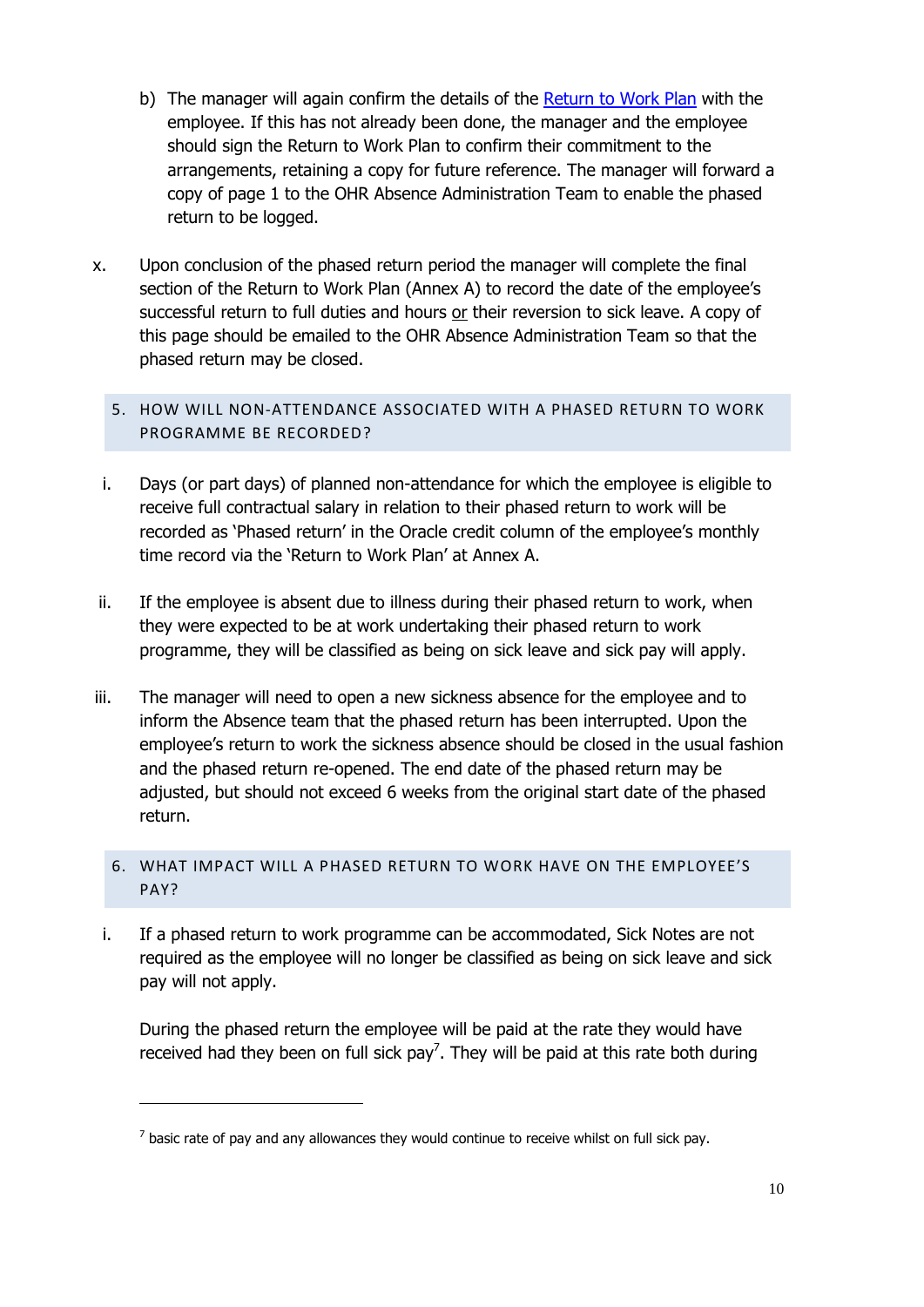periods of attendance at work and for periods of planned non-attendance, in accordance with their return to work plan recommended by the medical practitioner.

- ii. Allowances will only be paid appropriate to the actual duty and hours worked. Employees on a phased return may not undertake bank, relief or casual work.
- iii. Overtime will not be authorised or paid until the employee has returned to working their normal contracted hours and duties. Where an increase in the hours worked under the phased return to work programme is proposed this should be considered as part of the regular review process and Medical practitioner endorsement obtained before any change is implemented.
	- 7. WHAT HAPPENS IF THE EMPLOYEE EXPERIENCES DIFFICULTIES IN FOLLOWING THEIR RETURN TO WORK PLAN?
- <span id="page-10-0"></span>i. During the period of a phased return to work, the manager should regularly discuss progress with the employee on an informal basis and identify any possible problems.
- ii. If the employee is experiencing difficulty in undertaking their phased return to work, they should bring this to the attention of their manager at the earliest opportunity in order that adjustments to their programme can be considered.
- iii. The manager should hold a formal review meeting with the employee at the midpoint of the agreed phased return period and a note of this meeting should be taken and may be shared with the appropriate HR Advisor. If at this stage the employee is experiencing difficulties relating to their recovery which impacts on the Return to Work plan, the Occupational Health Practitioner may be asked to meet with them to review the situation and provide further advice. The employee may also wish to consider contacting Staff Welfare and/or their trade union representative.
	- 8. WHAT WILL HAPPEN IF THE EMPLOYEE IS NOT FIT TO RETURN TO FULL WORKING HOURS AND/OR DUTIES AFTER THE AGREED PERIOD (NOT EXCEEDING 6 WEEKS) OF THE PHASED RETURN TO WORK PROGRAMME?
- <span id="page-10-1"></span>i. If it appears unlikely that the employee will be able to return to their full normal working hours and duties at the end of their agreed return to work programme, the Accounting Officer should seek further advice from the Occupational Health Advisor and OHR, to achieve the most appropriate outcome.
- ii. If sick leave resumes, the employee's sickness absence will be managed in accordance with the [Management of Sickness Absence Policy and Procedure](https://www.gov.im/lib/docs/hr/Sickness_Absence/managementofsicknessabsenceendor.pdf) and capability procedures may be invoked as appropriate.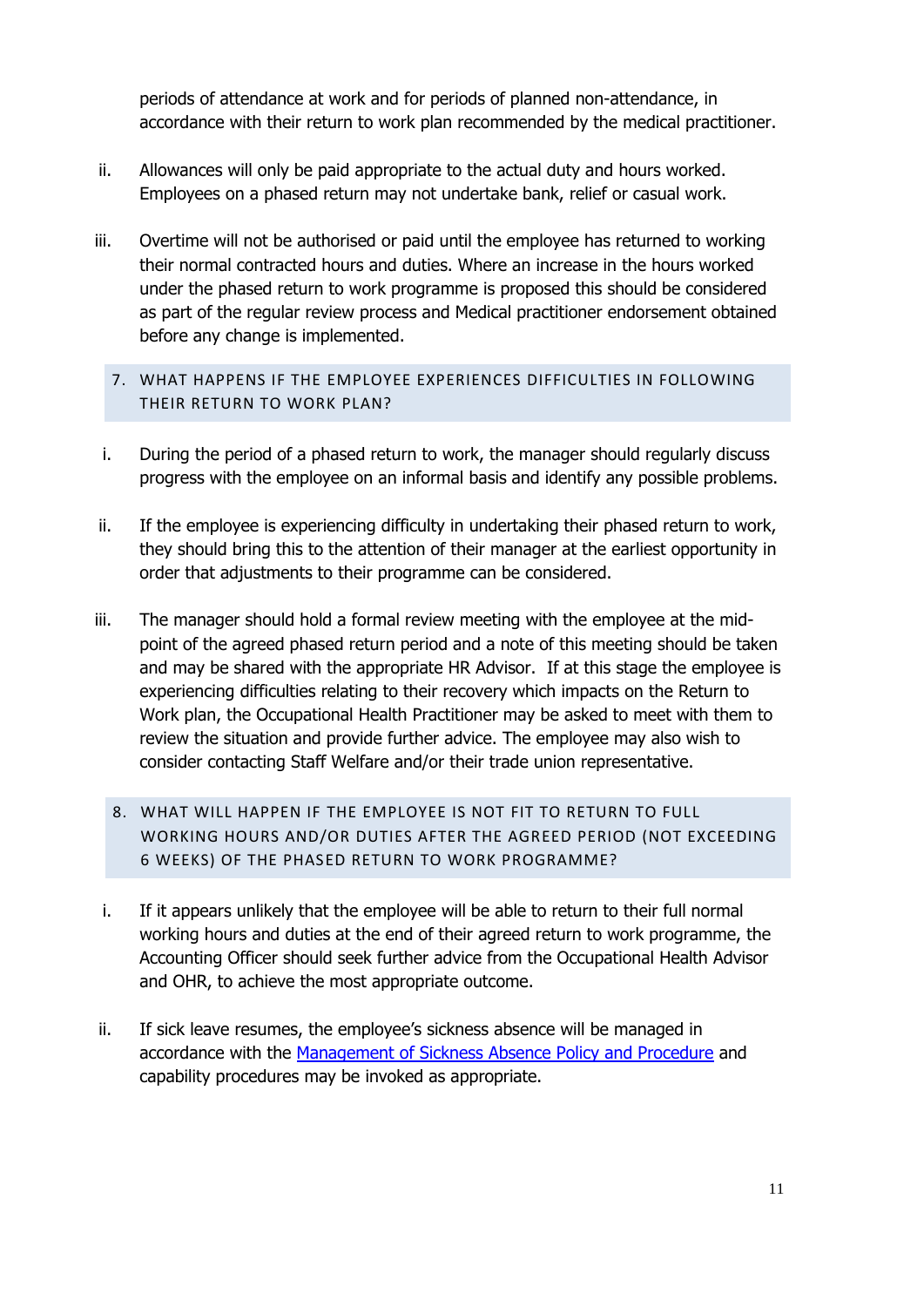#### <span id="page-11-0"></span>9. ANY QUESTIONS

For queries regarding this policy and guidance please contact your HR Advisor or Business Partner at the Office of Human Resources on 685000. Alternatively, you may wish to contact the [Occupational Health Service](https://www.gov.im/hr/MSA/Preventing/occupational_health.xml) on 642608, [Staff Welfare](https://www.gov.im/hr/healthsafetywelfare/healthandsafety.xml) on 687027 or your trade union/staff association representative.

#### <span id="page-11-1"></span>10. USEFUL WEB LINKS

PSC CS Regulations: Section E Sick Pay Scheme [http://www.gov.im/hr/iomcs/cs\\_regs/section\\_E/sectioneindex.xml](http://www.gov.im/hr/iomcs/cs_regs/section_E/sectioneindex.xml) PSC Manual & Craft MoA: Sick Pay Scheme [Article](http://www.gov.im/hr/Whitley/Articles/article31.xml) 31 PSC Manual & Craft MoA: Sick Pay Scheme - Form of Undertaking [Appendix 5](http://www.gov.im/lib/docs/hr/Whitley/ax05complete.pdf) Manx Pay Terms and Conditions Sick Pay Scheme – Part 3 Section 14 [http://www.gov.im/lib/docs/hr/Information\\_Centre/manxpaytermsandconditions.pdf](http://www.gov.im/lib/docs/hr/Information_Centre/manxpaytermsandconditions.pdf) Accident/Injury at work: RIDDOR Reporting Form <http://www.gov.im/transport/msd/healthandsafety/injuryreport.aspx> General Benefits SC1 Form – on request from Social Security <http://www.gov.im/socialcare/security/disabled/ib.xml?menuid=22034> Making a Referral to Occupational Health [http://www.gov.im/lib/docs/hr/Sickness\\_Absence/occupationalhealthmakingarefer.pdf](http://www.gov.im/lib/docs/hr/Sickness_Absence/occupationalhealthmakingarefer.pdf) Management of Sickness Absence [https://www.gov.im/lib/docs/hr/Sickness\\_Absence/managementofsicknessabsenceendor.pdf](https://www.gov.im/lib/docs/hr/Sickness_Absence/managementofsicknessabsenceendor.pdf) Prevention and Management of Workplace Stress Policy [http://www.gov.im/lib/docs/hr/HR\\_Policies/urn53prevmanstress1.pdf](http://www.gov.im/lib/docs/hr/HR_Policies/urn53prevmanstress1.pdf) Temporary Injury Allowance – PSC Civil Servants [https://www.gov.im/hr/iompsc/cs\\_regs/section\\_E/sickpay.xml](https://www.gov.im/hr/iompsc/cs_regs/section_E/sickpay.xml) Temporary Injury Allowance – PSC Manual & Craft Workers <https://www.gov.im/hr/manualandcraft/Articles/article52.xml> Social Security Division of the Treasury – General Benefits https://www.gov.im/categories/benefits-and-financial-support/social-security-benefits/social-securitybenefits-a-z/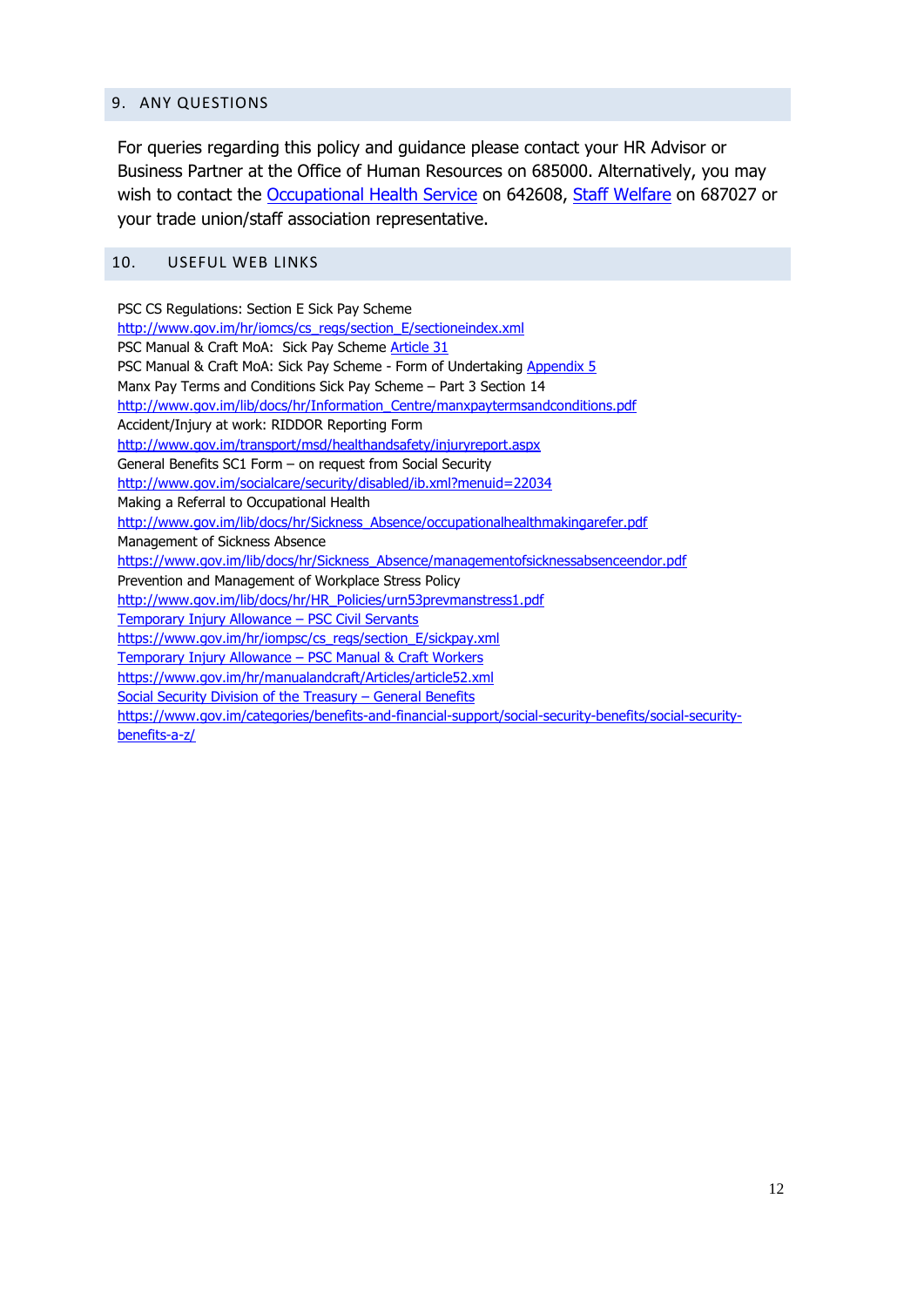# <span id="page-12-0"></span>**ANNEX A RETURN TO WORK PLAN**

The purpose of a phased return to work is to support your rehabilitation to your full duties and build you back up to undertaking your normal working hours within the agreed timescale.

For completion by the Manager.

| PERSONAL DETAILS                                        |                               |  |  |  |  |  |  |
|---------------------------------------------------------|-------------------------------|--|--|--|--|--|--|
| Name:                                                   | Job Title:                    |  |  |  |  |  |  |
| Dept/Board/                                             | Manager                       |  |  |  |  |  |  |
| Office:                                                 |                               |  |  |  |  |  |  |
|                                                         |                               |  |  |  |  |  |  |
| Normal contractual hours:                               |                               |  |  |  |  |  |  |
|                                                         |                               |  |  |  |  |  |  |
|                                                         |                               |  |  |  |  |  |  |
| <b>ABSENCE DETAILS</b>                                  |                               |  |  |  |  |  |  |
| <b>Absence Start Date:</b>                              |                               |  |  |  |  |  |  |
|                                                         |                               |  |  |  |  |  |  |
| <b>Brief outline of reasons for absence:</b>            |                               |  |  |  |  |  |  |
|                                                         |                               |  |  |  |  |  |  |
|                                                         |                               |  |  |  |  |  |  |
| Date of Occupational Health Report/ Doctor's Sick Note: |                               |  |  |  |  |  |  |
|                                                         |                               |  |  |  |  |  |  |
|                                                         |                               |  |  |  |  |  |  |
| PHASED RETURN TO WORK PROGRAMME                         |                               |  |  |  |  |  |  |
| <b>Agreed Period of Phased Return:</b>                  | weeks (not more than 6 weeks) |  |  |  |  |  |  |
|                                                         |                               |  |  |  |  |  |  |
| <b>Start Date:</b>                                      | <b>End Date:</b>              |  |  |  |  |  |  |
|                                                         |                               |  |  |  |  |  |  |
| <b>CONCLUSION OF PHASED RETURN TO WORK</b>              |                               |  |  |  |  |  |  |
|                                                         |                               |  |  |  |  |  |  |
|                                                         |                               |  |  |  |  |  |  |
| on  (date)                                              |                               |  |  |  |  |  |  |
| *Delete as appropriate                                  |                               |  |  |  |  |  |  |
|                                                         |                               |  |  |  |  |  |  |

- Copy to:
- Scan and email copy of this page to OHR Absence Team [\(absence.ohr@gov.im\)](mailto:absence.ohr@gov.im) upon start and conclusion of phased return period to open and close Oracle phased return record.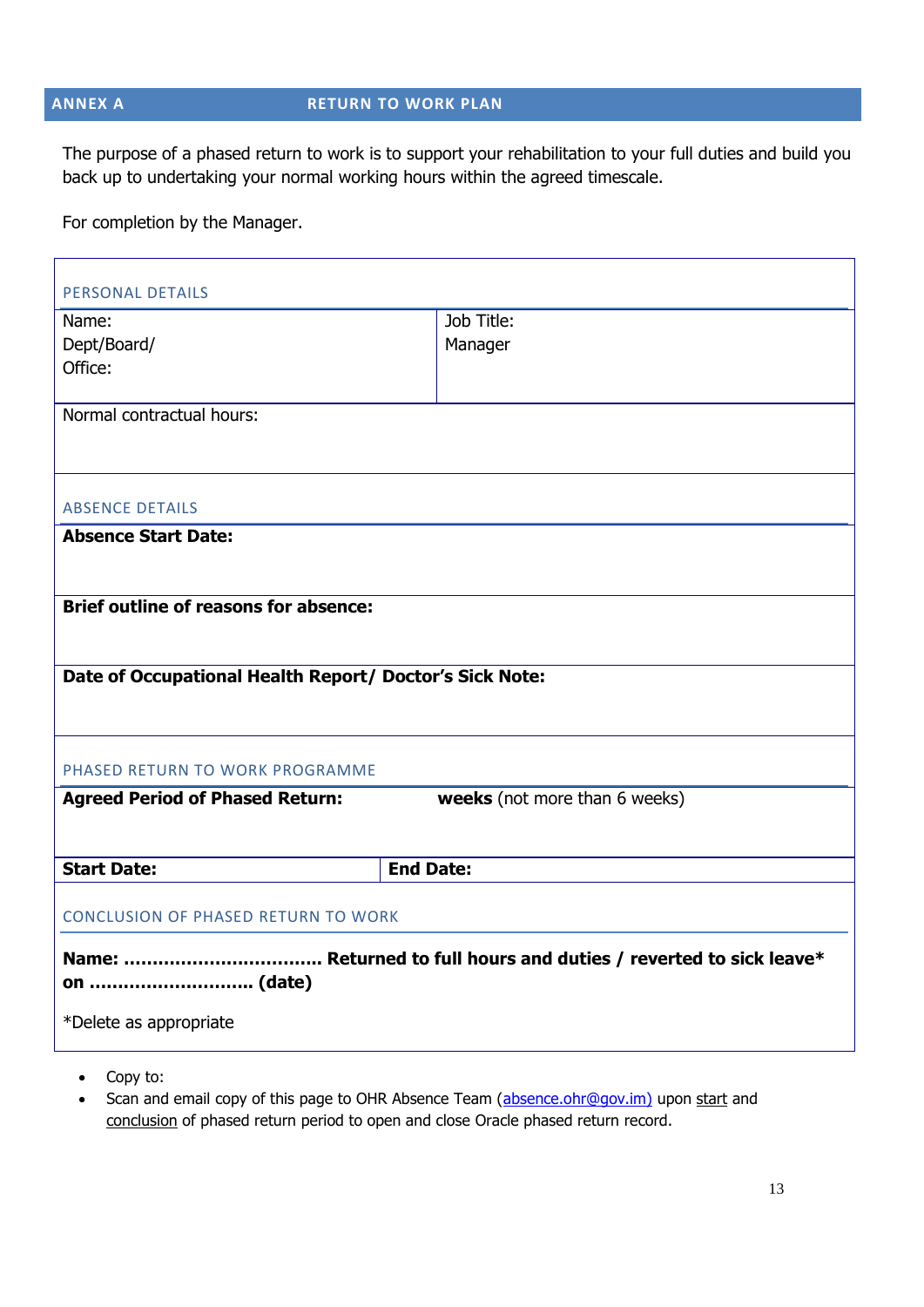| <b>ATTENDANCE PATTERN</b>                                                              |                                                                                 |            |            |     |     |            |     |  |
|----------------------------------------------------------------------------------------|---------------------------------------------------------------------------------|------------|------------|-----|-----|------------|-----|--|
| (Phased returns may be any length of time from one week up to a maximum of six weeks)  |                                                                                 |            |            |     |     |            |     |  |
| <b>Week</b>                                                                            | Mon                                                                             | <b>Tue</b> | <b>Wed</b> | Thu | Fri | <b>Sat</b> | Sun |  |
| $\mathbf{1}$                                                                           |                                                                                 |            |            |     |     |            |     |  |
| $\overline{\mathbf{2}}$                                                                |                                                                                 |            |            |     |     |            |     |  |
| 3                                                                                      |                                                                                 |            |            |     |     |            |     |  |
| $\overline{\mathbf{4}}$                                                                |                                                                                 |            |            |     |     |            |     |  |
| 5                                                                                      |                                                                                 |            |            |     |     |            |     |  |
| 6                                                                                      |                                                                                 |            |            |     |     |            |     |  |
|                                                                                        | DUTIES TO BE PERFORMED / DETAIL TEMPORARY ADJUSTMENTS TO DUTIES (IF APPLICABLE) |            |            |     |     |            |     |  |
|                                                                                        |                                                                                 |            |            |     |     |            |     |  |
|                                                                                        |                                                                                 |            |            |     |     |            |     |  |
| RESTRICTIONS (IF ANY) - INCLUDE NOTE OF PERSONAL EMERGENCY EVACUATION PLAN IF REQUIRED |                                                                                 |            |            |     |     |            |     |  |
|                                                                                        |                                                                                 |            |            |     |     |            |     |  |
|                                                                                        |                                                                                 |            |            |     |     |            |     |  |
|                                                                                        |                                                                                 |            |            |     |     |            |     |  |
| <b>ADDITIONAL COMMENTS</b>                                                             |                                                                                 |            |            |     |     |            |     |  |
|                                                                                        |                                                                                 |            |            |     |     |            |     |  |
|                                                                                        |                                                                                 |            |            |     |     |            |     |  |
|                                                                                        |                                                                                 |            |            |     |     |            |     |  |
| <b>Date of Formal Review Meeting/s:</b>                                                |                                                                                 |            |            |     |     |            |     |  |
|                                                                                        |                                                                                 |            |            |     |     |            |     |  |
|                                                                                        |                                                                                 |            |            |     |     |            |     |  |

I confirm my agreement to the above arrangements:

| Employee | Date |
|----------|------|
|          |      |
|          |      |
|          |      |
| Manager  | Date |

Copies to:

- Employee and manager
- OHR Relevant BP or HR Advisor